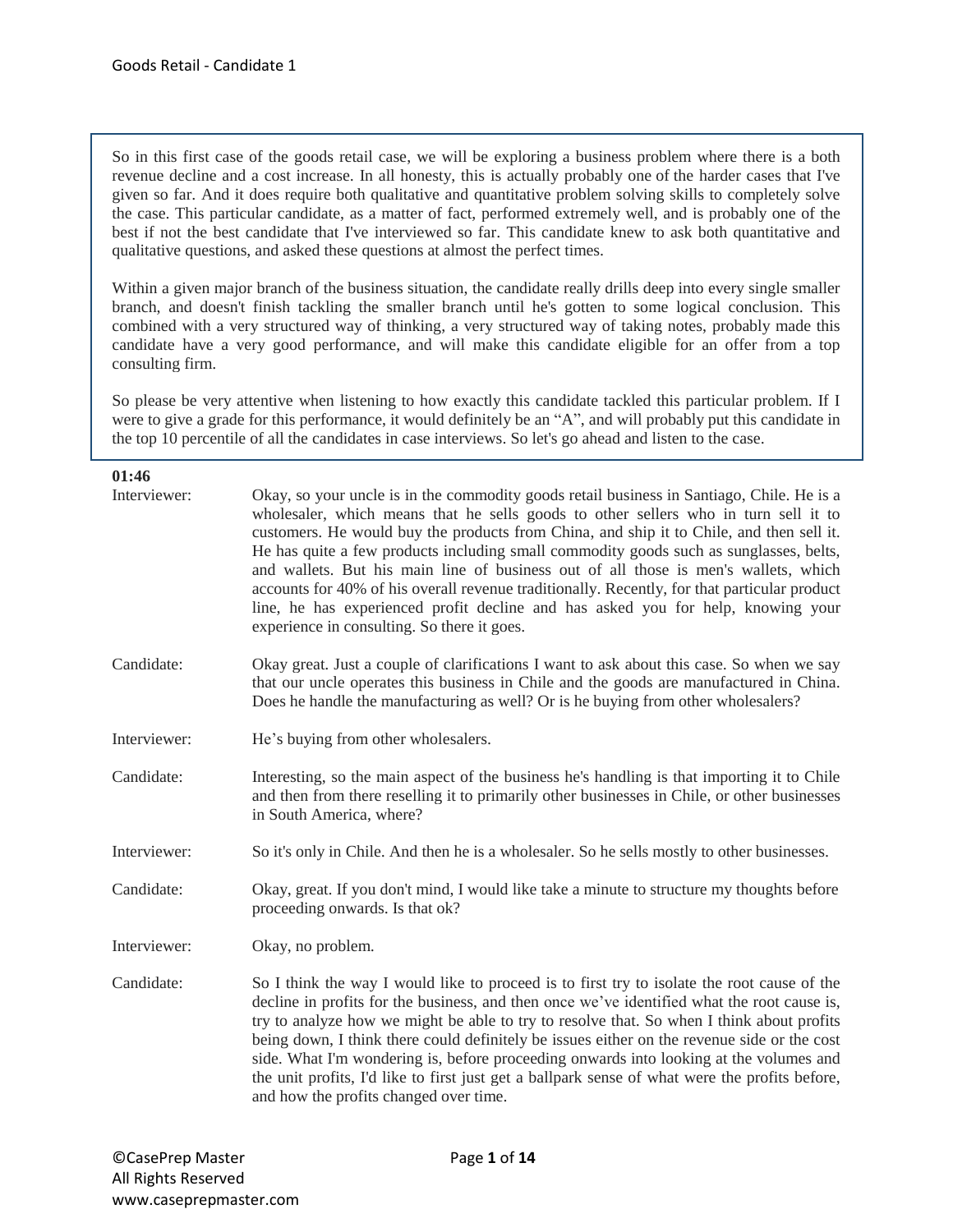Interviewer: So before traditionally, we don't have a specific number. But then before compared to now this timeline, the profits have decreased by 40%. Candidate: And do we happen to have a relevant segmentation of how profits have changed by the different revenue streams for the business? Interviewer: What would different revenue streams? What do you mean? Candidate: Well there could be different revenue streams that we could look at. For example, we could either look at revenue streams by client or we could look at revenue streams by product line. For example, we said that the main product line is men's wallets. We can maybe look at men's wallets and different other retail goods, or we can look at the different customers and how our profits have changed with respect to those.

The candidate here did something really smart, what he said was, "Do we have a relevant segmentation of the profit trends for different revenue streams? So here actually the candidate had no idea on how to segment the business just of yet, and is hoping to use this question to lead the interviewer to give a logical segmentation of the client's business. What is really smart about this is that a candidate very deliberately avoided going too much of a detail into how to segment the profit. So instead of asking specifically if we can segment the profit trends by different customers or by asking specifically do we know our profit trends for different product lines? The candidates simply made it just a little bit vague, and stopped at, "Do we know of the different revenue streams of the profit decline?" So what this vagueness does is that it plays into the interviewer's psyche just a tad bit. Imagine if you asked something very specific to the interviewer, and you were asking in the wrong direction, the interviewer will simply say, "No, we don't have that information." Say if in reality, the profit is segmented by the age of our customers, and you ask, "Do we have any profit segmentation by different product lines?" Then I would simply say, "No", and will not give you any additional information. So asking too specifically puts you at a disadvantage whereas asking relatively vaguely like what the candidate did likely will let the interviewer voluntarily give you the segmentation without the hassle of poking into every single possible direction. Notice here with this candidate, I challenged him and let him explain just a little bit more into detail on what he thinks should be the segmentation, before eventually giving him the right answer.

# **06:44**

In an actual case interview, regardless of whether or not the interviewer will challenge you a little bit. The end result is the same which is that the interviewer will voluntarily give you the right segmentation in the end. So I definitely recommend you to use this trick in your own case interview. To use this trick, what this candidate did was say, "Do we have any relevant segmentation of the profit trends from the different revenue streams?" Another way that you could ask, and one that I often ask in my own case interviews is, "Are there any data for the profit trends broken into its component parts?"

So these two types of questions are both valid in luring the interviewer to voluntarily give you the correct segmentation.

Interviewer: Right to answer your question, so we're only looking at men's wallets, and that is the one which has 40% profit decline, and that is the only one that we are targeting. Does that answer your question?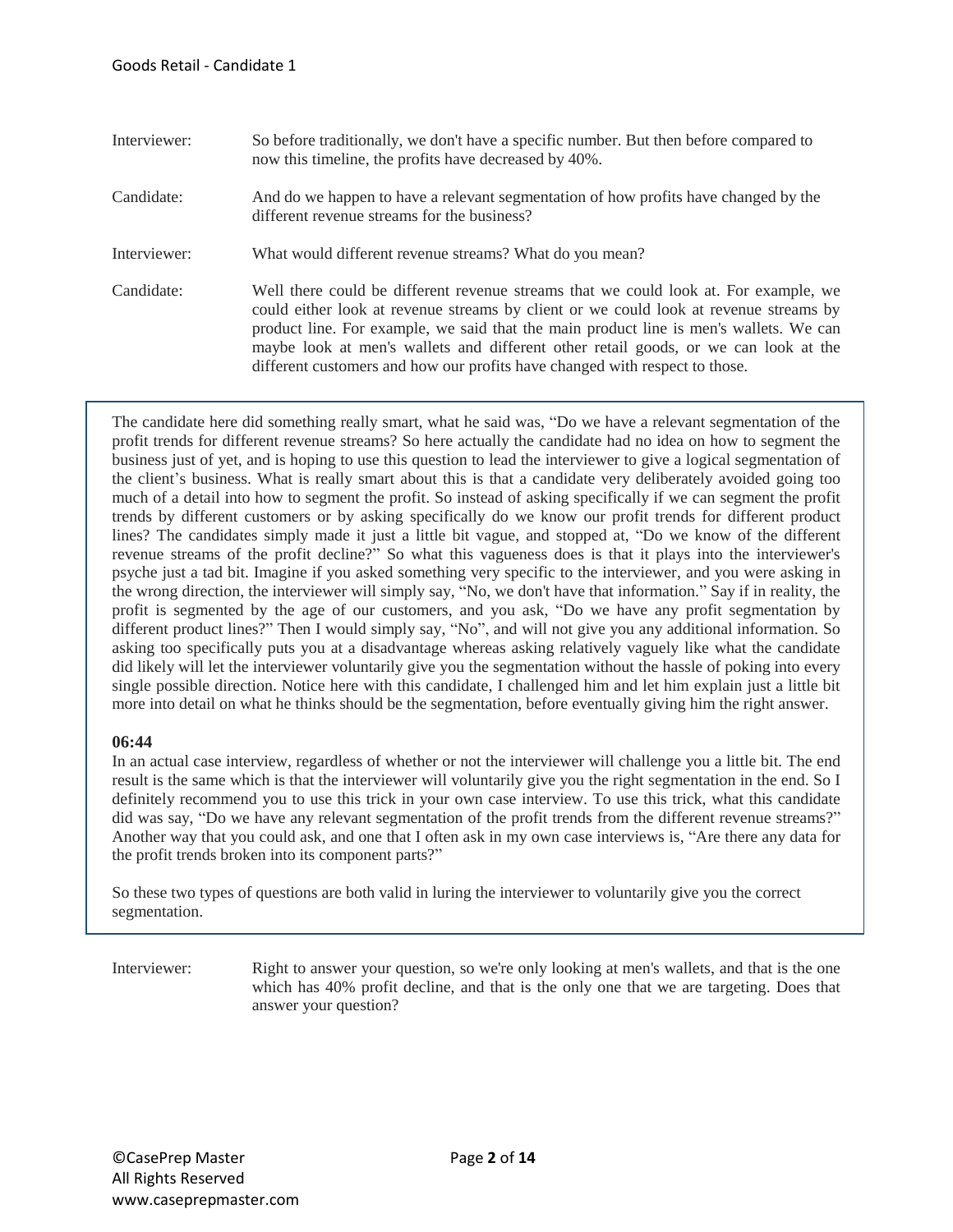## Goods Retail - Candidate 1

| Candidate:   | That does. Thank you. Okay, great. So we know that in the men's wallets line, our profits<br>are down 40 percent. So to me, there seems like there could be two different explanations<br>for that, either volume has decreased, the amount of men's wallets we are selling to other<br>businesses has decreased, or the unit profit we're getting per wallet that we're selling has<br>decreased, or it could be a combination of those two. In order to understand which of<br>these might be the issue, I'd like to first understand how has our volume changed over the<br>same time period? |
|--------------|--------------------------------------------------------------------------------------------------------------------------------------------------------------------------------------------------------------------------------------------------------------------------------------------------------------------------------------------------------------------------------------------------------------------------------------------------------------------------------------------------------------------------------------------------------------------------------------------------|
| Interviewer: | Right, so our volume actually hasn't changed before and after. So previously we were<br>selling 10,000 wallets a month, where we had around 100 customers. Those customers<br>for us would be kind of small businesses. Each of them would buy around 100 wallets a<br>month, but then now those numbers have been about the same.                                                                                                                                                                                                                                                               |
| Candidate:   | Can you repeat that? How many customers were there? And how many wallets were they<br>buying from us?                                                                                                                                                                                                                                                                                                                                                                                                                                                                                            |
| Interviewer: | About a hundred customers each who buy around 100 wallets each month.                                                                                                                                                                                                                                                                                                                                                                                                                                                                                                                            |
| Candidate:   | Okay, interesting. So it seems to me like the issue is not on the volume side. However, I'd<br>just like to follow up on one thing you mentioned that traditionally it has been about 100<br>customers buying about 100 wallets per month. Has that been the same? Or has the<br>customer base kind of changed in the same timeframe as the revenues change? For<br>example, do we have larger customers or something like that?                                                                                                                                                                 |
| Interviewer: | It has been the same. Okay.                                                                                                                                                                                                                                                                                                                                                                                                                                                                                                                                                                      |

So just a quick comment here that whenever you have a number that is broken down into several smaller numbers, and you have a trend in this bigger number, always ask about the trends within the component parts of the larger number. Much insight can be derived from digging a little bit deeper.

| Candidate:            | Okay great. Then for now, I'm going to say that volume is probably not the major<br>concern and probably the major concern is going to be on the unit revenue side. So I'd<br>like to understand that a little bit better, and we can break down the unit profit into unit<br>revenues and unit costs oor the unit price and the unit cost. And in order to see why our<br>unit revenues have been decreasing by 40%, I'd like to understand how the price of the<br>wallets we sell has been changing, and how the cost has been changing as well. So first<br>can we get the information on how the prices changed over this time period. |
|-----------------------|---------------------------------------------------------------------------------------------------------------------------------------------------------------------------------------------------------------------------------------------------------------------------------------------------------------------------------------------------------------------------------------------------------------------------------------------------------------------------------------------------------------------------------------------------------------------------------------------------------------------------------------------|
| Interviewer:          | Right, before we were charging fifteen hundred pesos, which is kind of the Chilean<br>currency, per wallet. Now, we're charging thirteen hundred pesos. And on the cost side,<br>actually you know what, let's just stick with the price right now.                                                                                                                                                                                                                                                                                                                                                                                         |
| Candidate:            | Okay. So our unit price has decreased, but the unit price has not decreased by 40%. It<br>seems like it's actually a little bit less than 25%. So that means that while a decrease in<br>price is part of the reason why our profits have gone down, there must also be some<br>issues on the unit cost side. So I'd like to look at that as well, and just get ballpark<br>numbers of what the costs were before, and what the costs are now for the wallets.                                                                                                                                                                              |
| 11:04<br>Interviewer: | Okay. Just to interrupt you. You said the price has decreased by a little less than 25%.<br>How did you get that number?                                                                                                                                                                                                                                                                                                                                                                                                                                                                                                                    |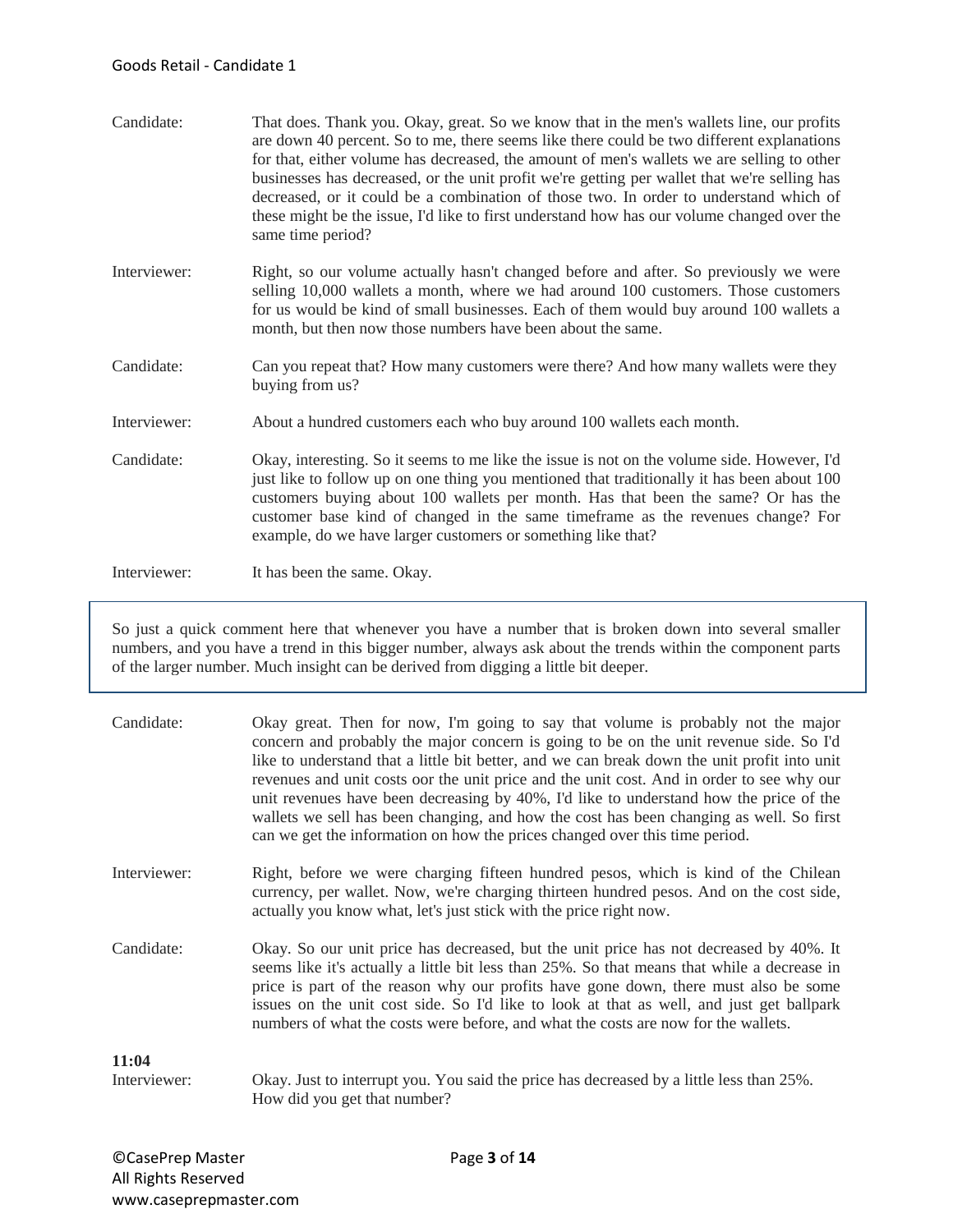Candidate: Sure. So the decrease in the price is we can say it's 1500 minus 1300 over 1500. That's the change in price over the original price. So that's 200 over 1500. So 2 over 15 that's roughly about 16%. And so we know from the fact that our profits are down 40%, and our volume has not changed, that our unit profits must be down 40%. And actually I'm now realizing I may have made a mistake.

> So we said our unit profits are down 40% off of what they used to be. I guess in order to understand if the unit price change is the contributor to the decline in profits, we need to know what the profit margin was before and what the profit margin is now, to understand if this is the sole factor leading to the profit decrease or if there might also be factors on the cost side. So do we know what the profit margin was before and what the profit margin is now for the 40% decrease?

- Interviewer: We don't have the profit margin numbers, but I guess you can calculate it from the price and the cost. The cost and this comes back to your previous question, the cost before was 500 pesos, and now it's 700 per wallet.
- Candidate: Okay great. So that means that before we were making a profit of a thousand pesos per wallet, whereas now we're making a profit of 600 pesos per wallet on a higher cost base. So before, our profit margin was about two thirds, and now it's a little under half.

Interviewer: Right.

Candidate: So we have both issues on the price side and on the cost side. So I'd like to look at those individually, and my hypothesis is that either we could be doing something to increase the price that we're selling the wallets at, in order to recoup some of the profit decline, or perhaps we could be lowering our costs in some way to also mitigate that profit decline. Why don't we first look at the cost side, and see what might be some of the things that we can be doing on the cost side.

So here the candidate did a summary or a synthesis of what he has found so far, and what he is about to do given what he has found. So a synthesis happens during a natural transition point in a case or a point where you want to explain why you are moving forward into one particular part of the case instead of the other. So good things to note when doing a synthesis is that you want to make it clear to the interviewer that you are thinking about the whole picture. You want to make it clear that you are about to dig deeper into one particular branch of the whole picture, but also acknowledge that you will come back to tackle other branches later on in the case. So it's very similar to what the candidate did here that he said that he will look a little bit deeper into the cost before coming back and then attacking the prices.

I'm just nitpicking a little bit here, but if I were the candidate, an even better synthesis would be to explain why you are going into cost first instead of going into price. So if I were the candidate, I would phrase it like this, "So I want to look into the unit cost first before looking into the unit price, because it seems like the unit cost had a bigger jump of 40 percent, much bigger than the decrease in the unit price which was only about 15 percent." This is an even better response, and would really be kind of the "cream of the crop" type of response in the case interview. Here just to practice, why don't you pause for a little bit, and do a synthesis yourself at this point of the case before moving on.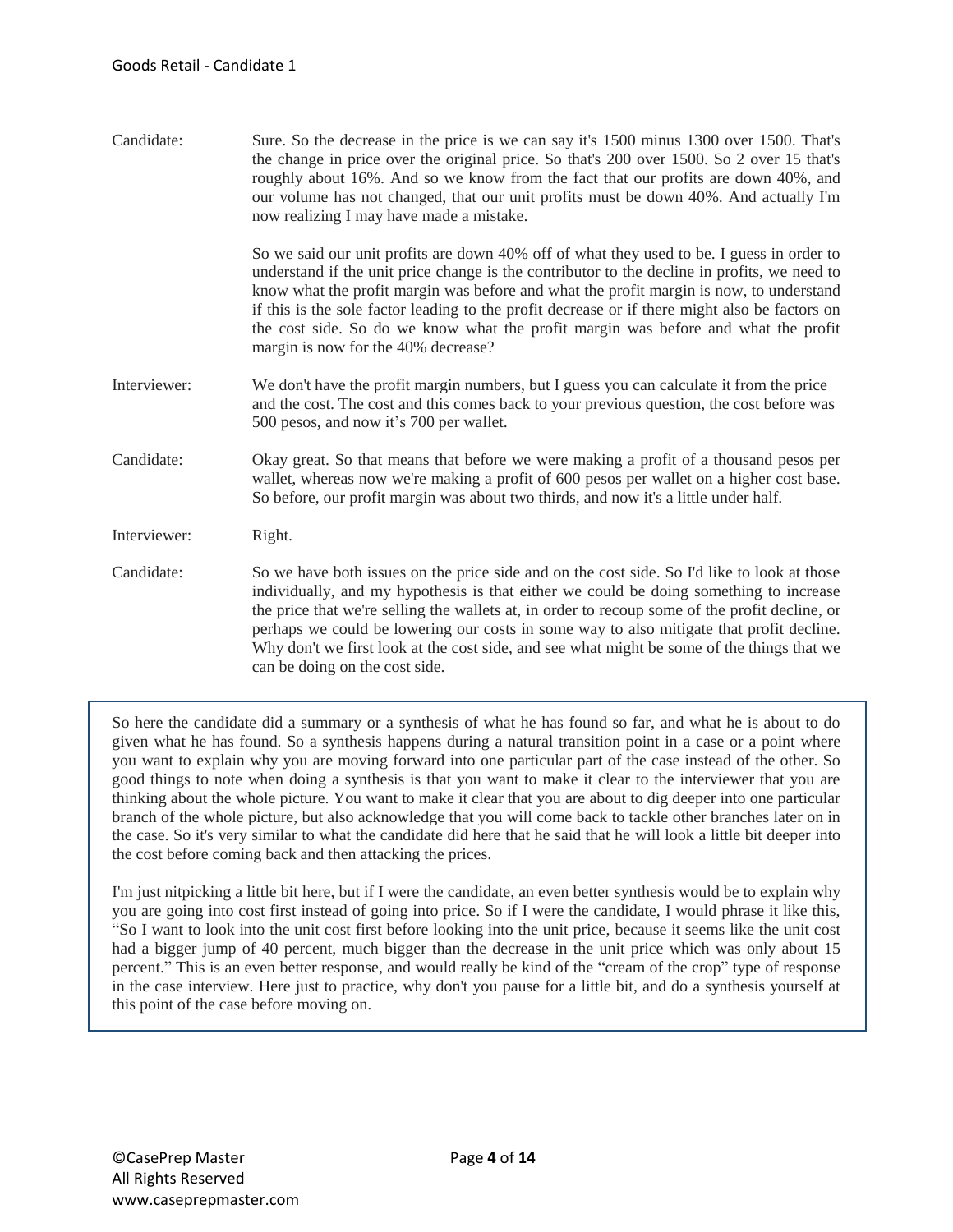| 15:35<br>Candidate: | And in order to understand why the cost increased from 500 pesos to 700 pesos, I think it<br>would be helpful to break down the costs of obtaining these wallets into the component<br>parts, and sort of analyzing how those have changed over time. So do you happen to have<br>a relevant segmentation of the costs for our business?                                                                                                                                                                                                                                                                                                                                                                                                                                                                                                                                                                                      |
|---------------------|-------------------------------------------------------------------------------------------------------------------------------------------------------------------------------------------------------------------------------------------------------------------------------------------------------------------------------------------------------------------------------------------------------------------------------------------------------------------------------------------------------------------------------------------------------------------------------------------------------------------------------------------------------------------------------------------------------------------------------------------------------------------------------------------------------------------------------------------------------------------------------------------------------------------------------|
| Interviewer:        | Right so for our business, let's just say that what we really care about is this cost per<br>wallet. The other parts we don't really care about. You can understand it as we buy the<br>wallets from China, from this supplier that we have. And the 200 pesos increase has been<br>solely because of that supplier. The supplier has demanded more.                                                                                                                                                                                                                                                                                                                                                                                                                                                                                                                                                                          |
| Candidate:          | Okay, interesting. So it sounds like we have one single supplier, is that correct?                                                                                                                                                                                                                                                                                                                                                                                                                                                                                                                                                                                                                                                                                                                                                                                                                                            |
| Interviewer:        | Yes we do. Well actually let me rephrase that. The place we buy our wallets is a hub. It's<br>a city within China that sells a bunch of different commodity goods, and actually there<br>are multiple suppliers of this particular men's wallet. But then customarily, we have<br>worked with this particular one that charges 500. But this 500 price increase usually is<br>across the industry of men's wallets. If one of the suppliers wants to increase, another one<br>probably wants a similar increase.                                                                                                                                                                                                                                                                                                                                                                                                              |
| Candidate:          | Okay, so sounds like it's almost it's kind of a commodity marketplace that even if we<br>change suppliers, we will still be getting probably the 700 pesos per wallet right now<br>from China. Is that correct?                                                                                                                                                                                                                                                                                                                                                                                                                                                                                                                                                                                                                                                                                                               |
| Interviewer:        | That is correct.                                                                                                                                                                                                                                                                                                                                                                                                                                                                                                                                                                                                                                                                                                                                                                                                                                                                                                              |
| Candidate:          | Okay that's interesting. So at this point I think there are two hypotheses we can look at<br>from the cost standpoint of how we could be looking at decreasing our costs. So, one is to<br>be looking at suppliers from a different market. So you mentioned that within this area in<br>China that we're going at and it's kind of a standardized price of 700 pesos. I'm<br>wondering if perhaps there are other markets we could look at where we might be able to<br>get similar quality of products but at a cheaper price. And the second area we can look at<br>is how can we try to lower the cost we're paying in this given market? So even though<br>these are kind of commodity goods, I'm wondering if perhaps there are certain bargaining<br>tools you might have, perhaps there's a larger business or buying in scale that we could<br>leverage to try to get lower prices from some of these manufacturers. |
|                     | Okay. So I'd like to look at this first area, seeing if there might be different suppliers in<br>different markets that we might be able to look at. I'm wondering, these particular wallets<br>that we typically buy and resell. What are the different places in the world where these<br>are typically manufactured?                                                                                                                                                                                                                                                                                                                                                                                                                                                                                                                                                                                                       |
| Interviewer:        | Yes, so to answer that question, even though this is a pretty commodity good in terms of<br>a men's wallet, it's only manufactured in China. So your uncle doesn't really know if there<br>might be another supplier or manufacturer in India or Vietnam, but that's not where his<br>specialty lies. So he wouldn't know.                                                                                                                                                                                                                                                                                                                                                                                                                                                                                                                                                                                                    |
| Candidate:          | Interesting, okay. So given that our uncle is more adept at navigating the Chinese<br>marketplace, and it seems like this is where most of these walls are manufacture, I'm<br>going to kind of cross-off this area of exploration for now, and say that right now let's<br>focus just on this Chinese market, and see if we can potentially lower the costs we're<br>paying within this market. So this price of 700 dollars per wallet, is that the price that                                                                                                                                                                                                                                                                                                                                                                                                                                                              |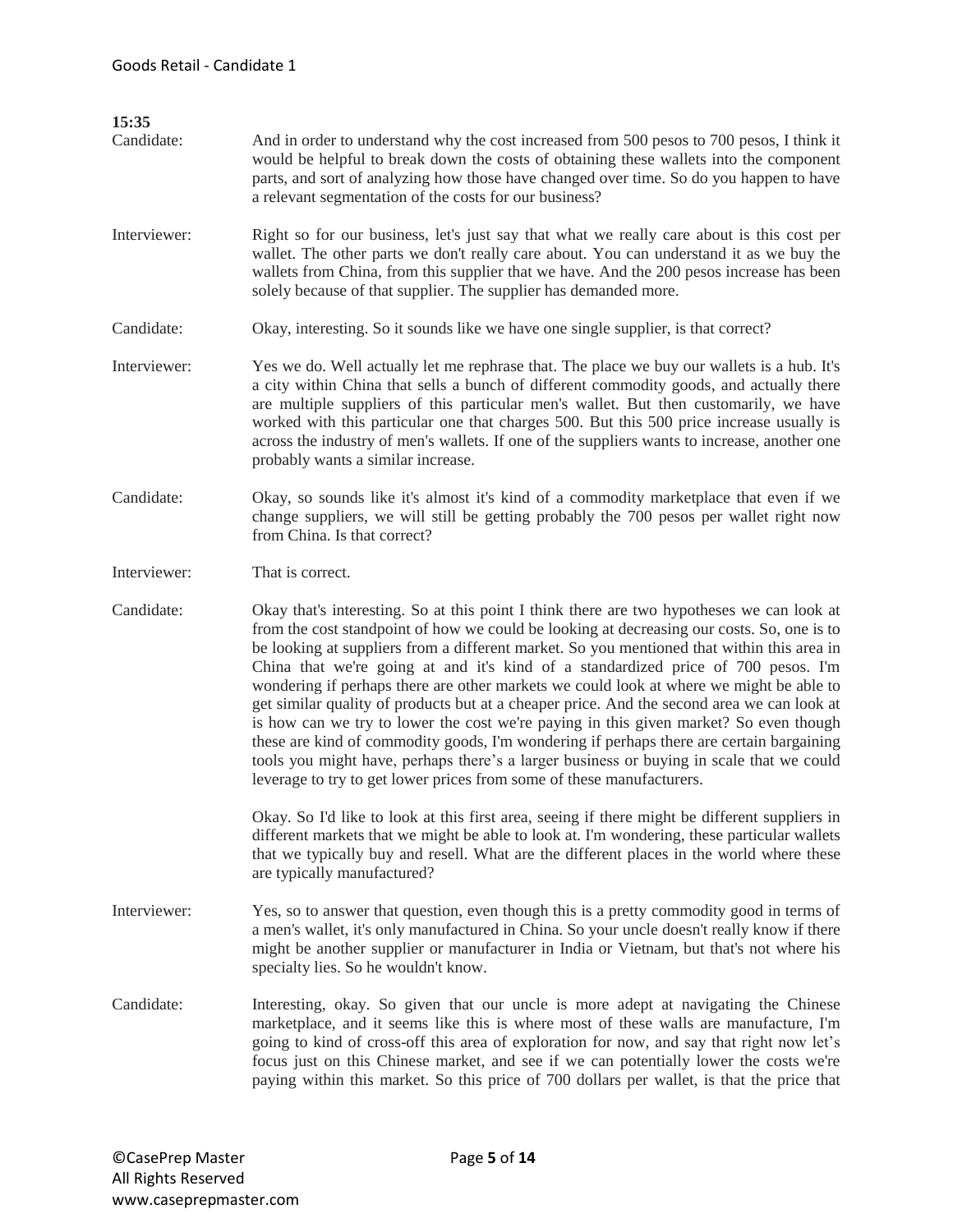everybody would be paying within this marketplace or are there certain discounts for certain buyers or certain bulk orders?

- Interviewer: Right. So you can think about it as, this price is a baseline where people sort of buy above or under this price just about, and then if you buy a huge amount of order, for example, your uncle sells 10,000 a month right, and just hypothetically if you buy a hundred thousand a month, the supplier might be willing to give you a price of 650 pesos instead of 700. So there is a little bit of wiggle room, but you don't expect it to be that much.
- Candidate: Okay, interesting. So given that the level of wiggle room is kind of low, I'm going to assume that just buying in bulk isn't going to necessarily solve a problem. It might lessen the impact upon our profits just a little bit, but is probably going to have a low impact overall. However, having said that, given that we mentioned that the primary cost we are concerned with is just the cost of wallets, and presumably cost of storage and things like that are pretty low, what I might recommend is still maybe instead of buying once a month 10,000 wallets per month, maybe we buy once every 10 months, or once every year, a larger bulk order. And if we can store these wallets for pretty cheap, and maybe we can do that, and thereby reduce the price we're paying by maybe like 50 dollars per wallet or 50 pesos per wallet or something like that.
- Interviewer: Okay, that is a good idea, and actually the limitation with that is we have a storage or warehouse in Chile, a couple of blocks away from our physical store. There is a limitation on how much you can store there. Again, men's wallet is not our only product line right. If we do that same strategy for all of our product lines, we definitely don't have this enough space in our warehouse.
- Candidate: Interesting, okay. Well then it seems like there's probably limited options for us to significantly lower the cost that we're paying per wallet. Therefore, I think at this point, I'd like to say that given that it's hard for us to look at suppliers in different markets, because these wallets are primarily only manufactured in China, and that we have little leverage over the suppliers to get lower prices and little ability to buy in larger bulk orders, we probably don't have too much power over the price, and we might just have to take the hit on this price increase from 500 pesos to 700 pesos per wallet. What I may want to focus on instead is the price we're selling it that to see if potentially we have more leverage on that side.

# **22:09**

So here I left the entire conversation intact when this candidate was tackling the cost component of the business. And I did so on purpose as it is really an exemplary performance from the candidate. Just at a high level, let's look at what the candidate did. So he first asked about what are the cost components to try to understand which part of cost to cut down. And then after getting a broad picture of the cost, he gave out two ways how he thinks the cost can be cut down. Then he dug deeper into one of the ways, tried to dig as deep as possible, and pulled back when he found there was no opportunity there. And he went to the second branch, and pulled back eventually when he found there were no opportunities in the second branch either. So after eliminating both logical ways that he thought about to reduce cost.

He then concluded that reducing costs might not be feasible at this stage of the business, and then moved back a layer and started tackling prices. So his approach is exactly how a great candidate, or an "A+" candidate, is supposed to behave in a case interview where everything they do is very structured and starts from the top down into the details.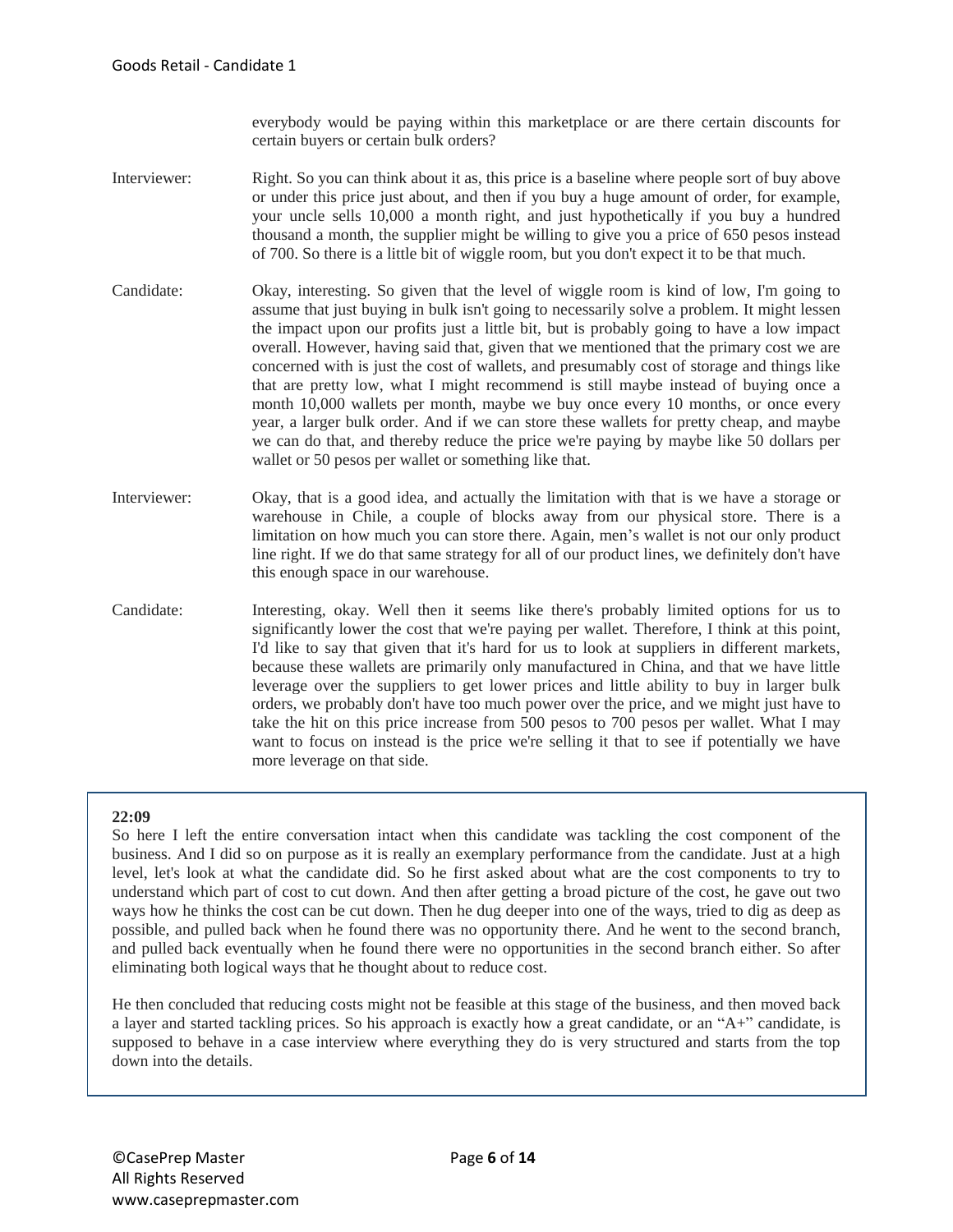Another way you can look at this is when you grow a tree, you start-off with the root of the tree, then to a major branch and into a smaller branch back to the major branch, and into another smaller branch, and so on so forth. And at the end of the day, the end result will be that you will have analyzed all the major and the smaller branches within the tree, and that you will know exactly which branch is the root cause of the problem.

So I left this whole analysis he had on cost intact, just to provide an excellent example of what you are supposed to do.

| Candidate:   | So we mentioned that the price we're selling these wallets for has gone from 1500 dollars<br>per wallet to 1300 dollars per wallet.                                                                                                                                                                                                                                                                                                                                                                                                                                                                                                 |
|--------------|-------------------------------------------------------------------------------------------------------------------------------------------------------------------------------------------------------------------------------------------------------------------------------------------------------------------------------------------------------------------------------------------------------------------------------------------------------------------------------------------------------------------------------------------------------------------------------------------------------------------------------------|
| Interviewer: | Yes.                                                                                                                                                                                                                                                                                                                                                                                                                                                                                                                                                                                                                                |
| Candidate:   | And I'm wondering is it a standardized price that we resell our wallets to all retailers? Or<br>do we have different prices based on the retailer that we're selling them to?                                                                                                                                                                                                                                                                                                                                                                                                                                                       |
| Interviewer: | You can think about it as a standardized price.                                                                                                                                                                                                                                                                                                                                                                                                                                                                                                                                                                                     |
| Candidate:   | Okay, great. And I guess to understand whether this is an issue with our company<br>specifically, or whether this is an issue facing the entire market as a whole, I'm<br>wondering if other men's wallet resellers are having the same kind of price point, or<br>whether our price point is significantly lower. Do you know if this is kind of an industry-<br>wide problem? Or is it that our price point has just declined?                                                                                                                                                                                                    |
| Interviewer: | Right, so you can think of our physical store as one of many stores in this particular street<br>in Chile. It's a very prosperous street, where a lot of these Chinese and Indian vendors<br>wholesale their goods where they import from their hometowns. So the market you can<br>understand as this particular street, and in this particular street there are five other stores,<br>five other wholesalers that sell the exact same men's wallet as your uncle sells. And then,<br>their prices, to answer your question have historically been 1300 all alone, and that hasn't<br>really changed for the past couple of years. |
| 25:57        |                                                                                                                                                                                                                                                                                                                                                                                                                                                                                                                                                                                                                                     |
| Candidate:   | Well, that's really interesting. So that means that in the past we were able to command a<br>premium over these other wholesalers, but now as of late, we're charging the exact same<br>price as them. So I think I want to I understand that a little bit more as to see what's<br>changed between then and now, that we have sort of less of maybe brand power to<br>command a higher price. And so, in order to understand this more fully, I'd like to do a<br>further analysis of the businesses who are buying from these wholesalers.                                                                                        |

Here the candidate made a small mistake, and I would say the only mistake that he made in the entire case, which was after finding out that the price has decreased for us from 1500 to 1300 pesos and for us only. The candidate made a preliminary assumption that something happened to our company or products that made us lose our brand name, or made us lose our competitive advantage against our competitors. In case interviews, be very careful on making these assumptions, and in particular with regard to prices because price is something that a company oftentimes can choose and has the power to determine for themselves. So when a price decreases or increases, it is just as likely that it is a voluntary decision on the client's part than that the client was forced to make the decision because of his competitors. So be aware of that and try to avoid making assumptions on things that you don't fully grasp. Just on the flip side, if it is cost that has increased then it is more likely that it's because of something that the client can't control, and something that the supplier or the market demanded. So with that said let's move on with the case.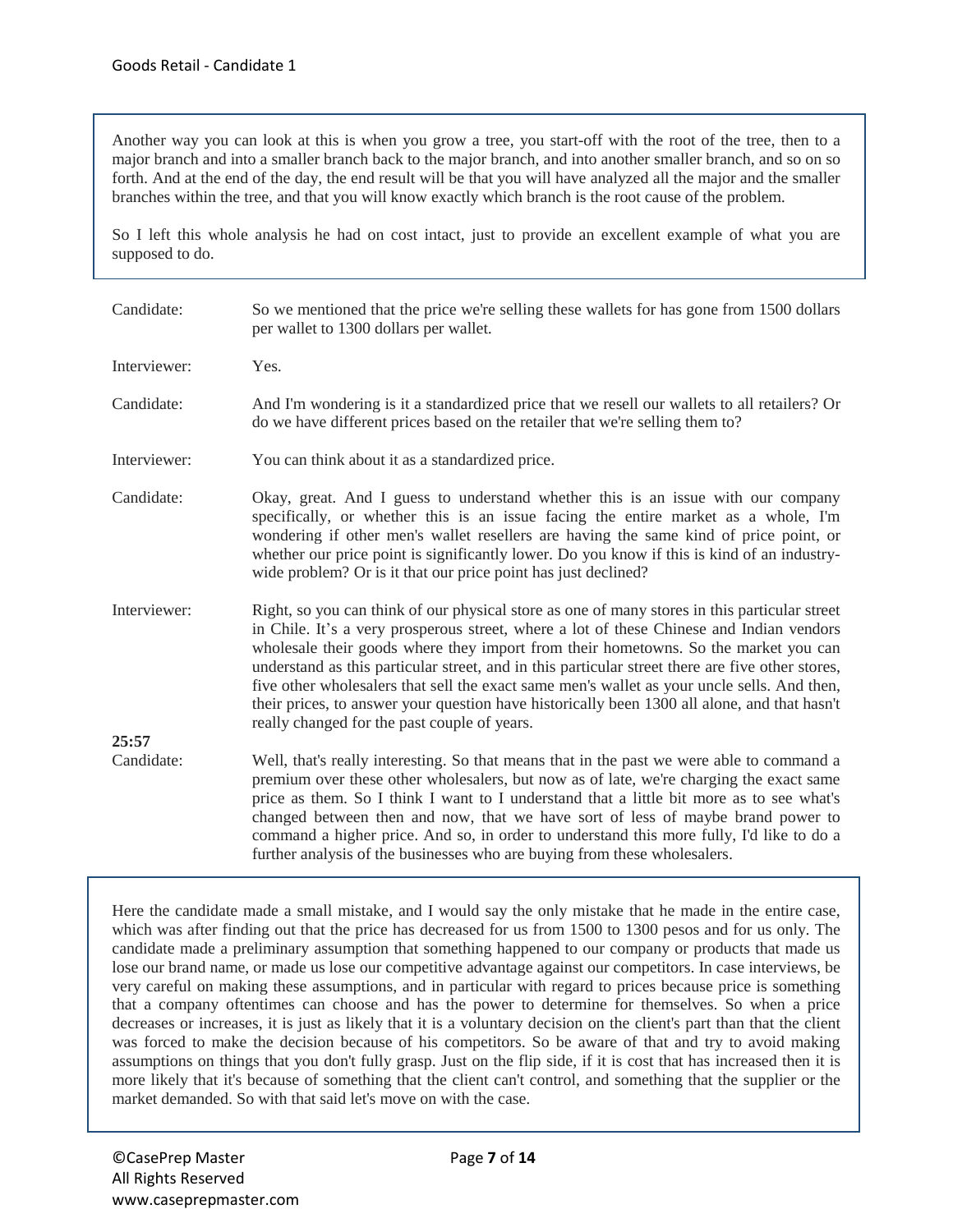| Candidate:   | And so, first just at a very broad level, I'd like to understand how do these businesses<br>decide which wholesaler to buy from? What's kind of really important to them when they<br>decide which wholesaler they're going to buy these Chinese wallets from?                                                                                                                                                                                                                                                                                                                                               |
|--------------|--------------------------------------------------------------------------------------------------------------------------------------------------------------------------------------------------------------------------------------------------------------------------------------------------------------------------------------------------------------------------------------------------------------------------------------------------------------------------------------------------------------------------------------------------------------------------------------------------------------|
| Interviewer: | Right, so to answer that question, these customers of the wholesalers which are actually<br>businesses themselves, they either set up another store couple of blocks away from this<br>main prosperous street, or they set up like a street stall. They're small vendors, they sell<br>not 10,000 a month, but maybe they sell 100 a month or a couple hundred a month. And<br>when they choose between different wholesalers, I mean to them, you could say price is<br>really the dominant factor. So they would definitely want to get as cheap of a wallet as<br>possible, if it is of the same quality. |
| Candidate:   | So do we happen to know maybe from speaking with them, why in the past they were<br>willing to pay a premium for the wallets from our wholesale store?                                                                                                                                                                                                                                                                                                                                                                                                                                                       |
| Interviewer: | Can you give me some ideas on why that might be?                                                                                                                                                                                                                                                                                                                                                                                                                                                                                                                                                             |

Here the candidate wants to know why our customers previously wanted to pay a premium for the wallets, and simply asked for the reason. And as the interviewer instead of simply giving out the answer, I challenged him and asked him on his thoughts on why that might be. So in the case interview, you often find this to be the case where the interviewer might not give you a particular reason if you simply ask for why something might be. And this behavior really reflects something in human psychology that is called the "rule of reciprocation." So the rule of reciprocation says that people are willing to give something to you if you have already given something to them. So in other words, people like to reciprocate on a good or on a thing that you have provided to them to begin with. So how do you apply the "rule of reciprocation" in the case interview? It is actually quite simple.

#### **30:04**

In this case the candidate wanted to know why our customers wanted to pay a premium for our wallets before, and wanted the interviewer to give out that reason. To use the "rule of reciprocation", the candidate should give out something to the interviewer first to be able to acquire reciprocation from the interviewer. And in this case what the candidate should be giving out is actually his own thoughts, his own ideas, and his own hypotheses on why the situation might be. So what I would say in this situation would be something like the following. "So do we know why our customers previously wanted to pay a premium for our wallet's compared to our competitors? And one of the reasons I think that might be is that we might have offered a complimentary service to our clients that our competitors did not. Or that our wallets have been of a slightly higher quality previously than our competitors." So if you say something like this and voluntarily give up some of your own ideas on why this might be, as the interviewer I am more likely to reciprocate and give you the actual reason behind it, because I'm seeing an effort from you to try to solve the problem on your own

| Candidate:   | Yes, so I have a few ideas of why that might be the case. So one could be perhaps our<br>store is associated with stronger quality products. Maybe we're known to buy from<br>slightly better manufacturers or we're more likely to vet the wallets that come in for a<br>certain quality, whereas the other ones might not. So these places are willing to pay a<br>slight premium for the guarantee that our products are kind of genuine whereas the others<br>might be fakes or knock-offs. |
|--------------|-------------------------------------------------------------------------------------------------------------------------------------------------------------------------------------------------------------------------------------------------------------------------------------------------------------------------------------------------------------------------------------------------------------------------------------------------------------------------------------------------|
| Interviewer: | Okay, to answer you that question, actually the products are exactly the same from your<br>uncle's perspective because he suspects a lot of the other vendors, the other five, got their<br>wallets from the same suppliers or the same range of suppliers back in the same city in                                                                                                                                                                                                             |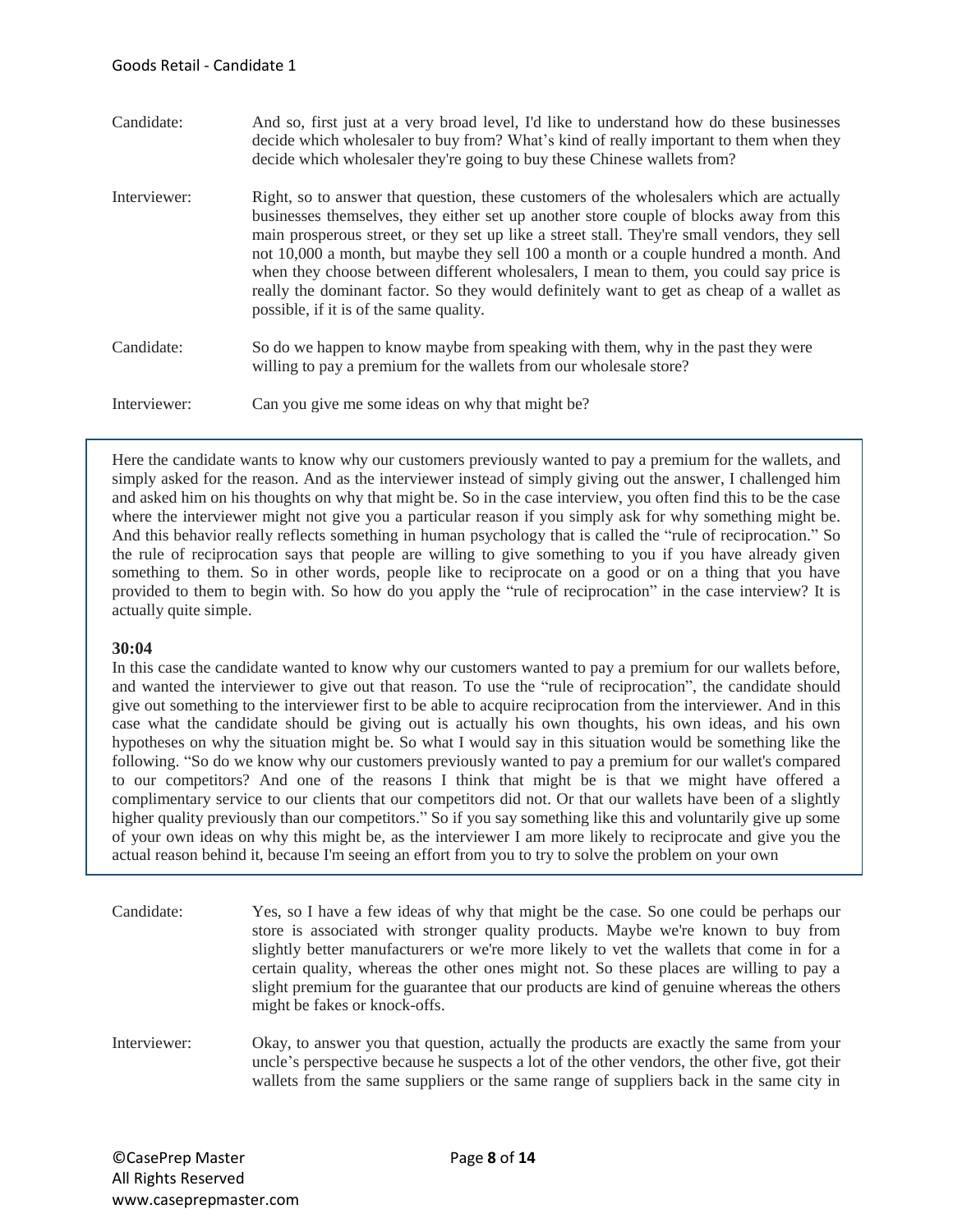China. And the wallet's patterns are all the same. So I don't think your uncle suspects the quality is any different.

- Candidate: Okay, other ideas that I have. One would be perhaps our location is more attractive, although this doesn't seem that likely to me since you mentioned that it's all kind of in the same few streets. Other ideas might be perhaps we're adding on extra features than just the wallets themselves. Maybe we're doing deliveries to their stores. Maybe we will load up the wallets in a truck and deliver their stores. Maybe we're giving them more flexibility in terms of when they can purchase the wallets or how much quantity they can purchase the wallets in such that they're willing to spend a little bit more to have the flexibility there. Maybe we're doing certain offers like we're buying back the extra wallets that they're not able to sell. So maybe we're doing certain other things that are just making it more attractive for them from a business standpoint, even though they'll have to pay a little bit more for each given wallet.
- Interviewer: Okay so those are kind of the questions you want to explore. Is that the case? So actually one of the things you mentioned in the line of things you said in terms of delivery of the wallets is actually what your uncle offers, which is your uncle does offer delivery to their street stall, or delivery to their shop a couple of blocks away. And I think your uncle suspects that the other vendors don't necessarily offer that.
- Candidate: Interesting, so given that the reason we were able to command a premium in the past for free delivery, while we're no longer able to do so, I would suspect that one of two things has happened. Either the other installs have also begun offering delivery such that now there's no premium for us and that other places haven't changed their prices at all.
- Interviewer: Actually the other places, they still don't offer the delivery, that is what your uncle suspects. And your uncle still offers this delivery service.
- Candidate: Okay interesting. So then the second conclusion that that would lead me to believe is that delivery is no longer of a strong value to these businesses, and to me that's a little bit surprising. It seems like delivery should be pretty attractive to them, but maybe there are certain changes in the market like maybe those businesses now have access to transportation, maybe they own their own trucks so they no longer need us to deliver it. Maybe they can pick up the goods themselves. Maybe transportation infrastructure in Santiago has improved such that it's now a lot easier for them to get the goods without this delivery. So I guess that I would maybe like to explore those two lines of thinking a little bit more. So do we know if these businesses now have their own, I guess third party or first party delivery options?

**35:19**

Interviewer: No, these businesses are exactly the same. You can think about it as before and after, they are exactly the same. So the smaller businesses who buy from your uncle and others wholesellers haven't really changed in terms of the way they run, and the infrastructure in Santiago has been exactly the same.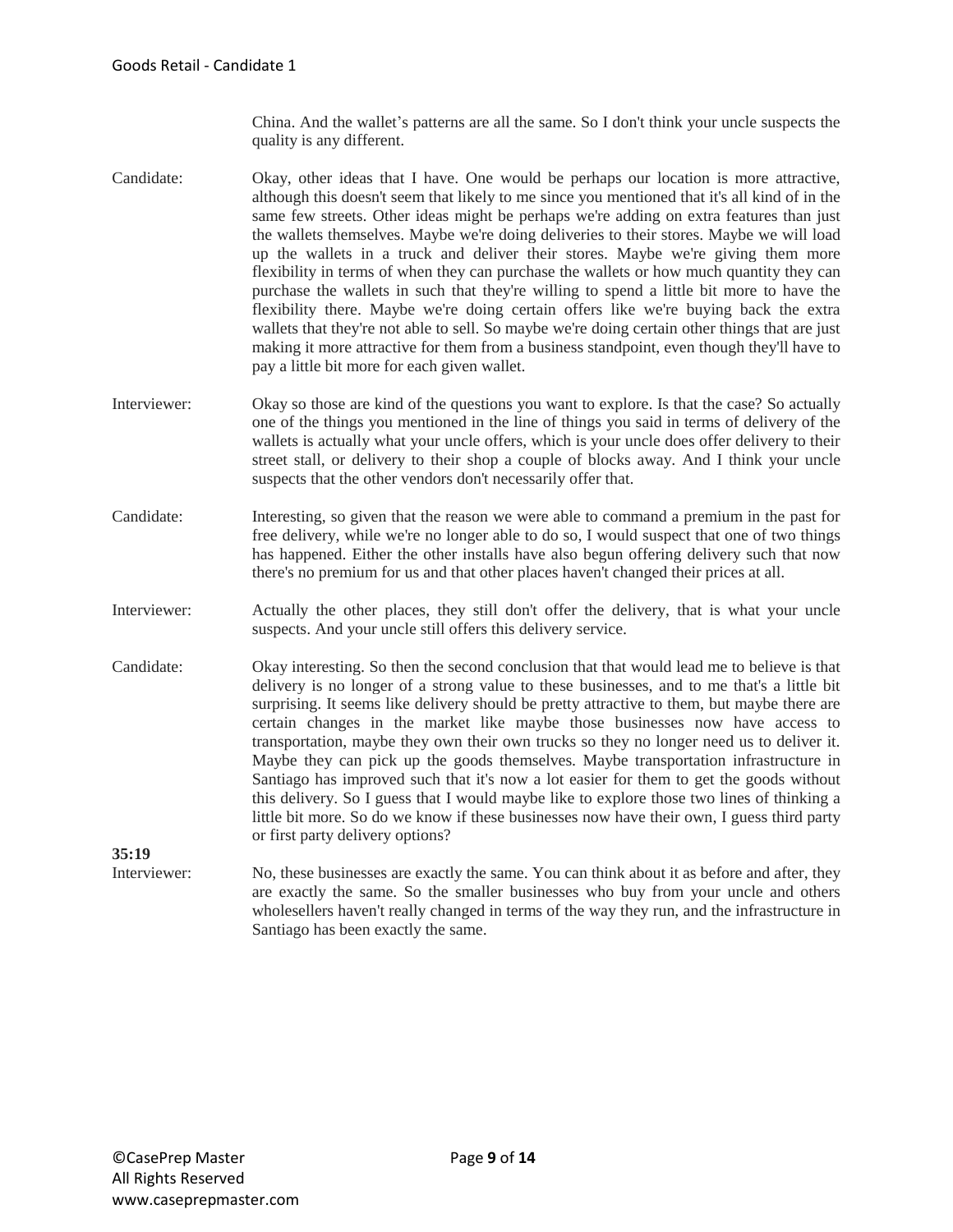So here notice again that the candidate kept drilling down and asking questions to try to verify his hypothesis that the delivery service is no longer of value to the customers. So be very careful about this assumption especially when it is on the price side. What is actually happening in this particular case is that the delivery probably is still of value to the customers. But your client or your uncle voluntarily lowered the price from 1500 to 1300, just to test things out. And that is the reason why the candidate got just a little bit stuck here because he is unable to find data that validates his original but erroneous hypothesis. So moving forward in your own cases, be very careful when making assumptions that a certain change, especially on the price side, is because of something that customers demanded, or is it because of the client's own voluntary choosing.

| Interviewer: | So given that, I guess my question is, you mentioned that it seems like this additional<br>service is not that valuable. And why did you make that conclusion?                                                                                                                                                                                                                                                                                                                                                                                                                                                                                                                                                                                                                                                                                                                                                                                                                                   |
|--------------|--------------------------------------------------------------------------------------------------------------------------------------------------------------------------------------------------------------------------------------------------------------------------------------------------------------------------------------------------------------------------------------------------------------------------------------------------------------------------------------------------------------------------------------------------------------------------------------------------------------------------------------------------------------------------------------------------------------------------------------------------------------------------------------------------------------------------------------------------------------------------------------------------------------------------------------------------------------------------------------------------|
| Candidate:   | Yes, so I guess I was making perhaps an erroneous assumption that the fact that the price<br>we were commanding has decreased to the same price that the other competitors are<br>selling at would imply that there was some change in the environment that led us to be no<br>longer as desirable as them, such that the price we were able to command decreased to<br>the price they were able to command. However, now that I'm thinking about that more,<br>perhaps that was a false assumption, and perhaps the fact that we changed our price is<br>actually just an error on our part. And maybe our uncle should actually still be<br>commanding those same prices. So maybe one thing I would like to understand is, from<br>our uncle's point of view, what led him to make that change from 1500 to 1300? Was it a<br>change in the volume he was getting? Was that what led him to decrease the prices<br>because volumes declined? Or was it kind of more of an arbitrary decision? |
| Interviewer: | Right, so to answer that question is, the customers there are 100 of them buy from your<br>uncle for the wallet, some of them came to your uncle and said that his competitors are<br>offering 1300 pesos, and then they hoped that your uncle could lower the price to 1300 as<br>well. So that's when your uncle decided to lower it.                                                                                                                                                                                                                                                                                                                                                                                                                                                                                                                                                                                                                                                          |
| Candidate:   | Interesting, so our uncle was unaware of these other competitors until then?                                                                                                                                                                                                                                                                                                                                                                                                                                                                                                                                                                                                                                                                                                                                                                                                                                                                                                                     |
| Interviewer: | No your uncle was aware of them. And then one of the key motivations that your uncle<br>was trying to lower the price was definitely hoping to have more customers or more<br>purchases with lowering price, which didn't happen as you have seen.                                                                                                                                                                                                                                                                                                                                                                                                                                                                                                                                                                                                                                                                                                                                               |
| Candidate:   | Interesting, so these other businesses came to our uncle, told him that they wanted him to<br>lower his price to 1300, and he did so in the hopes that that would lead him to attract<br>more customers, and the increase in volume would offset the decline in unit profits for<br>wallets sold. So on the face of it, it seems like perhaps we should actually be increasing<br>our price back to 1500. But one thing that I'm wondering is, these same businesses that<br>came to our uncle to ask him to lower his price to 1300, do we know if they would<br>threaten to then buy from his competitors if he were to change the price back to fifteen<br>hundred, or do we think that his volume might remain the same as it was before?                                                                                                                                                                                                                                                    |
| Interviewer: | So actually, that's a good question. And then, with customer reaction, we really don't<br>know as a vendor. But that would be a really good question that I would want to ask you<br>right now is, knowing that this is the situation with the price that your uncle voluntarily<br>lowered the price by 200 pesos, and knowing that there is an additional bonus service that<br>your uncle provides, so what would you do if you are the uncle with the prices? Would<br>you kind of keep it at 1300, increase it, or further decrease it? What would you do and<br>why?                                                                                                                                                                                                                                                                                                                                                                                                                       |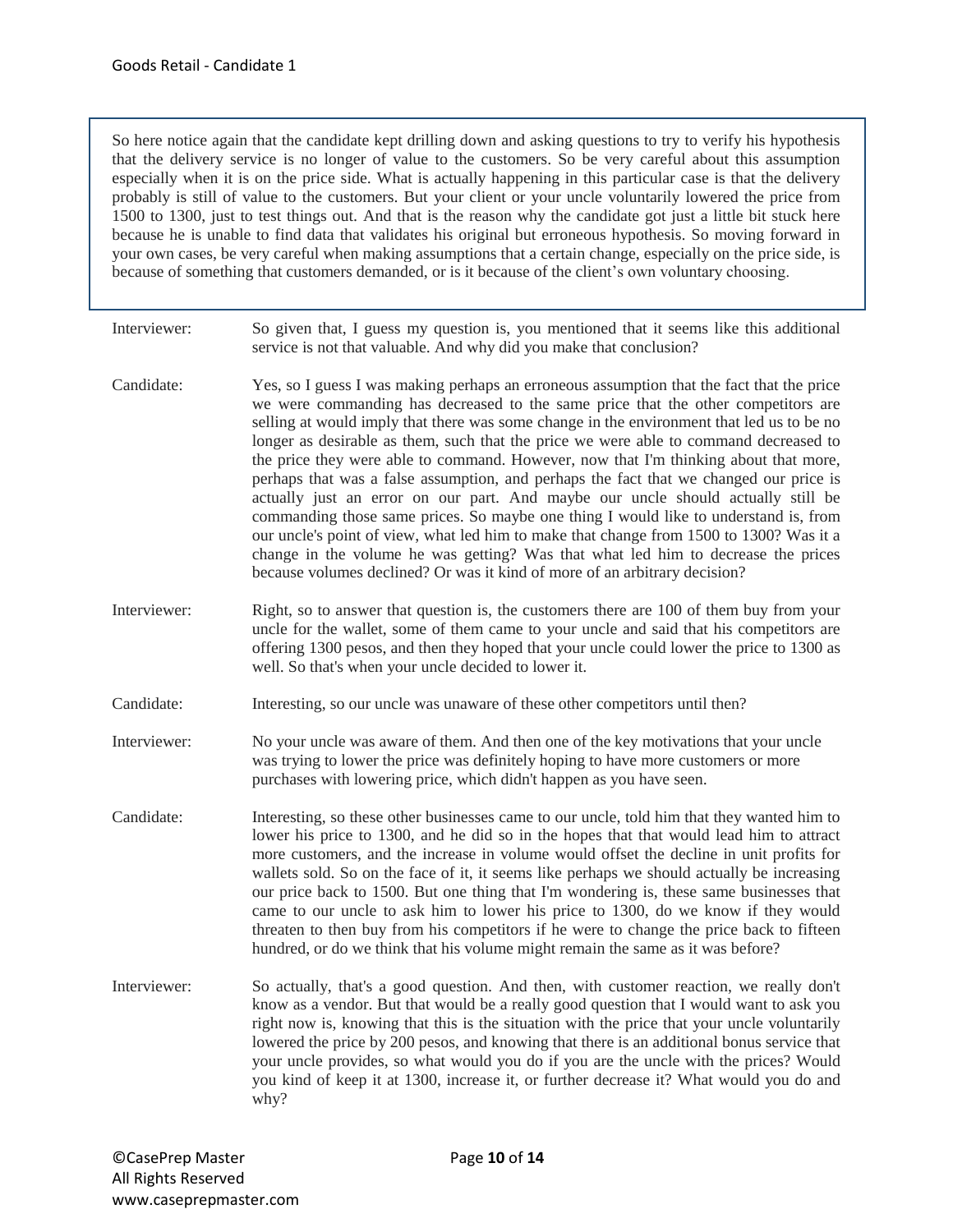## Candidate: Do you mind if I take a minute to collect my thoughts?

Interviewer: No problem.

Candidate: Okay. So I think one thing that I would want to look at which we haven't really talked about so far, is kind of what's the overall demand for these wallets out of these different sellers in Santiago that are buying the products from our uncle? Because to me it seems like if we're offering the same price as everyone else, we lowered our price to be the same as everyone else. So we're actually having an extra incentive over the other companies, that we're actually providing these wallets with the delivery, and no new customers have arrived. I'm also wondering if maybe we already had almost saturated the entire market. And in order to understand how we should proceed now with all of this information, I think it will be useful to see what percentage of the market we actually command of these resold wallets. Do you have any information on that?

## **40:39**

The good thing about what the candidate just did here was that he gave me justification on why he's asking for market data and market share, and explained why he would need this particular data. But what the candidate should have done to have an even better performance was to explain how he would use that data to solve the specific questions that I asked him to solve. Realize, the question that I was asking here was, given all the previous information, what would you advise your uncle do in terms of the prices? And I explicitly asked about the prices, whether we should keep it the same, increase or decrease it further. So an even better answer in this scenario would be to explain to the interviewer how you would use the market data to determine whether to increase, decrease or keep the price the same?

So for example, we can say things like, "I want to explore the possibility of potentially increasing the prices, but I'm not sure if as the seller, we have the power to command prices. So right now I want to understand the market and our market share to see if we actually are big enough of a player that we can actually command prices." So if you say something like this, then that gives me extra incentive to give you some data, and it tells me exactly how you would use the market data to try to solve the exact problem that I asked you to solve, which was the prices.

- Interviewer: So the percentage of market is actually 20 percent. So out of the whole street, there are five other vendors, and your uncle commands just around 20 percent, and you can think of all of the other vendors have a similar market share. They sell similar quantities as your uncle.
- Candidate: That's interesting. I would wonder why the other 80 percent of purchases are going to competitors of our uncle given that it seems like we're offering the most attractive add on. Two areas that I might want to explore then. One, are there other services that the other providers are providing that we're not providing? As you've mentioned, we're providing delivery, are there other services that they are providing which we're not offering? And second is, are there any incentives for these wallet companies to be long term partners with a certain retailer? Maybe the reason that they haven't switched over yet is because they have certain incentives to remain loyal to one of the wholesalers on the market as opposed to switching over to us.

Interviewer: Right, and to answer those questions is, the first question I remember you asked was, what was the question again?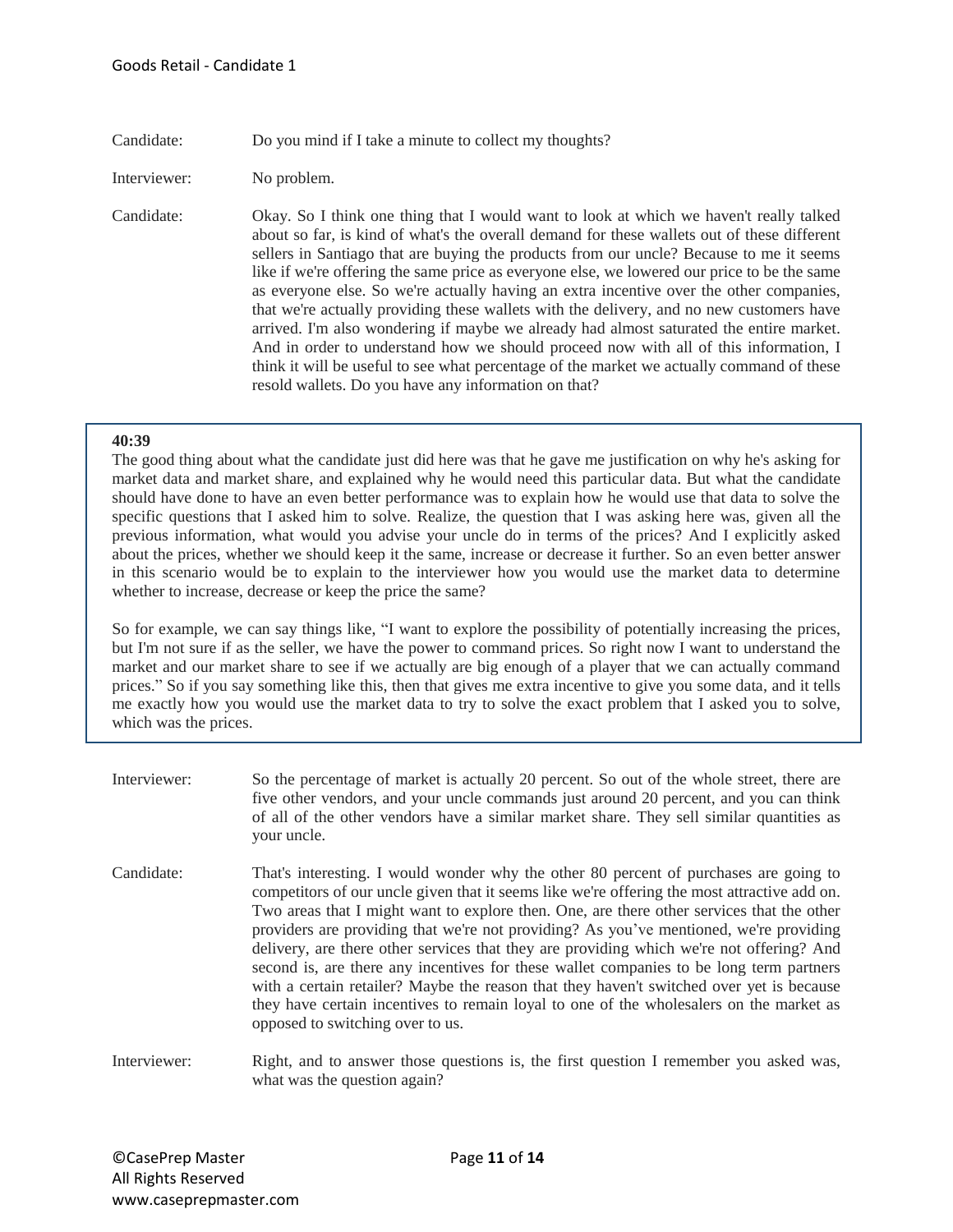- Candidate: Whether these other wholesalers are offering other services?
- Interviewer: Yes, so from your uncle's perspective, he doesn't think so. And, the second question is, are there any long term engagements and particular reasons why people would go with their vendors long term? And your uncle doesn't necessarily think so. He thinks it's a very volatile market. People just really go with the price.
- Candidate: That's interesting. So it seems like, based on those two pieces of information, it seems like every seller of these wallet has the incentive to go to our uncle because they're getting the same price, they're getting extra services that they aren't getting with the other companies, and they have no incentive to retain these long term contracts with their existing wholesalers. So what I might think is the conclusion of this is perhaps these other wallets sellers don't know about our uncle's wholesale business. Do we know those other 80 percent, are they even aware of these extra services that our uncle's providing, and the cost that he's providing wallets at?

So again the situation here is that, with the questions that the candidate was asking, I am starting to wonder if the candidate still remembers the original question that I asked which was, "What should we do with the price, increase or decrease it, or let it stay the same?" And my concern here is really derived from the fact that the candidate stopped mentioning the word "price" altogether and stopped relating back to my original question, and stopped explaining why these questions he is asking even matter to determine the price we should be charging.

# **45:02**

As you listen in the next two minutes, eventually the candidate looped back to the price, and the matter of the fact is that the candidate remembered all along that the key objective here is to determine what to do with the prices. But it was very unclear in the middle if he still remembered that, because of a lack of explicitly mentioning of the word "price", and the lack of tying questions back to this key objective. And what really happened in the actual case interview was that I was so impressed with the candidate's performance before this that I actually didn't notice the candidate stopped relating back to prices. So this is something that the candidates usually get a bonus on, if the candidate performed well in the prior parts of the case.

- Interviewer: Right, so you know, we could think about it as there are hundreds of smaller vendors who come buy these things, and then they tend to work with existing vendors. So it takes time for them to knock on every door and understand everyone's prices every single morning going to these markets. So there is a little bit of friction costs there. So that is one of the reasons your uncle might suspect. And he hasn't seen kind of a lot of new customers come knock his store and ask about his prices all the time. It has been the same old customers the whole time.
- Candidate: That's interesting. So I think what we're seeing now as the root cause of why our volumes haven't increased with our proportionate decrease in price, is really a lack of awareness about the attractiveness of our wallet company. So I think one area we might want to look at, in order to further analyze how we might want to adopt our prices, is how can we actually inform these other buyers of this change in prices. Because I think if we can let this other 80 percent of buyers know that we're offering a more attractive service, then our decrease in price from 1500 to 1300 pesos per wallet is well warranted, because the increase in volume is going to increase our profits far beyond that lower profit margin. So I think what I'd want to investigate now is a hypothesis of, perhaps we can be increasing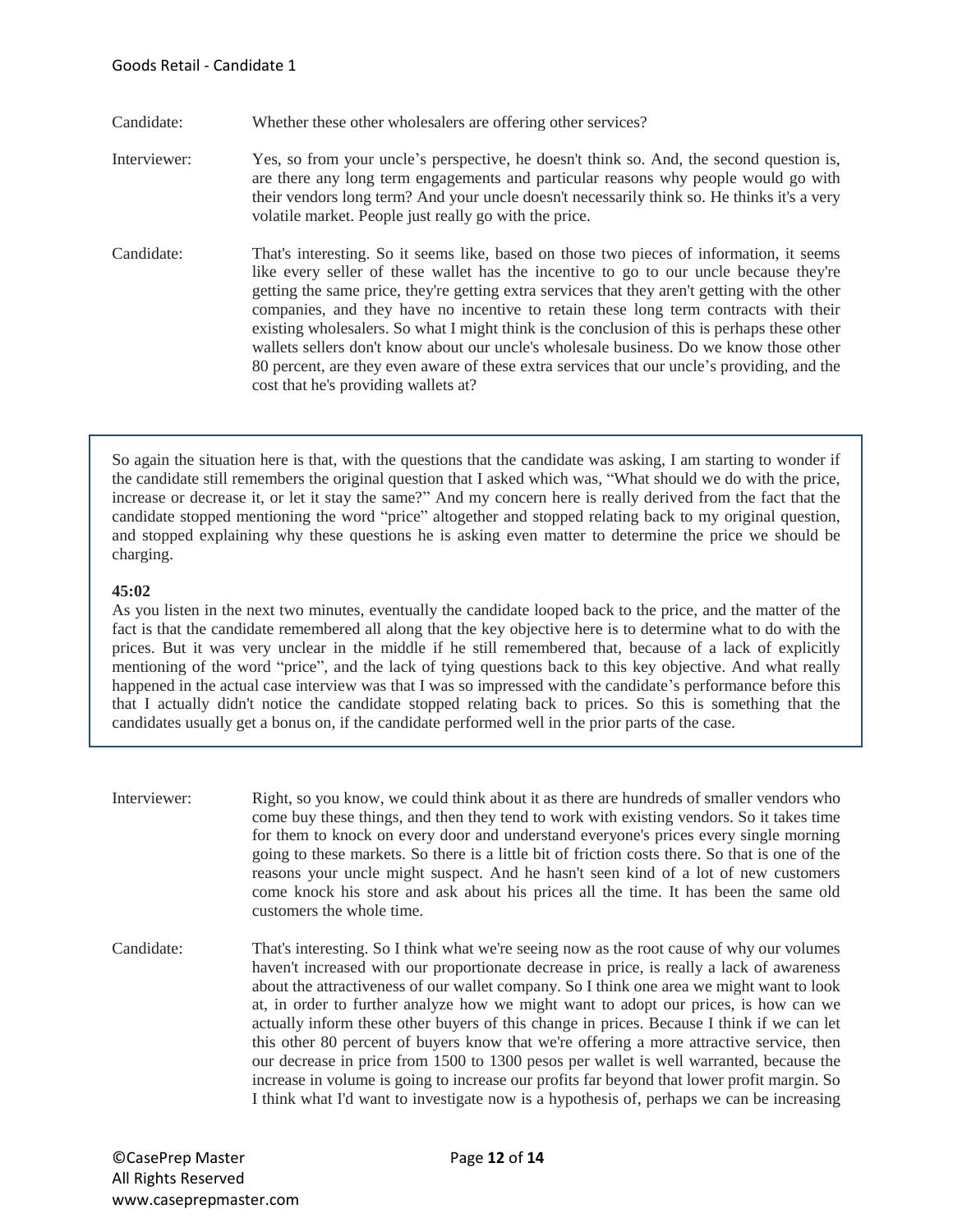the awareness among these wallet buyers of the different prices and the different services that are provided.

- Interviewer: Right, so to answer that question, so think about it as this way, this is a great idea that you have, but your uncle really wants to make a decision right now. So he doesn't want to explore trying to market more to other smaller customers. So just with all the information you know right now, can you just tell your uncle, if you were him, would you increase the prices, keep a steady or further decrease it?
- Candidate: Sure, I would tell my uncle that if we don't want to look into marketing and attracting new customers, then we should definitely be looking at increasing our price perhaps back to the original price of 1500 pesos per wallet, or even maybe a little bit beyond that, if we deem the demand is inelastic enough. And the reason for that is that because there is a lack of information, it's like an information asymmetry between the people who are buying the wallets and the people who are on the market in this wholesale business. Even though he's offering a more attractive service, most people don't know about it, and thus his business isn't increasing enough to justify this decrease in profit margin he's taking by lowering the prices. I think before making a firm conclusion on that I would like to further understand from those 100 customers he already has who asked him to decrease the price of thirteen hundred, what their reaction would be to changing the price back to 1500. But assuming we were able to retain those customers, I think it definitely makes sense to increase the price back, because I see that in the current state where we don't advertise our services more aggressively, it's going to be hard for us to increase our volumes in a quick way.

Interviewer: Okay no problem. Thank you.